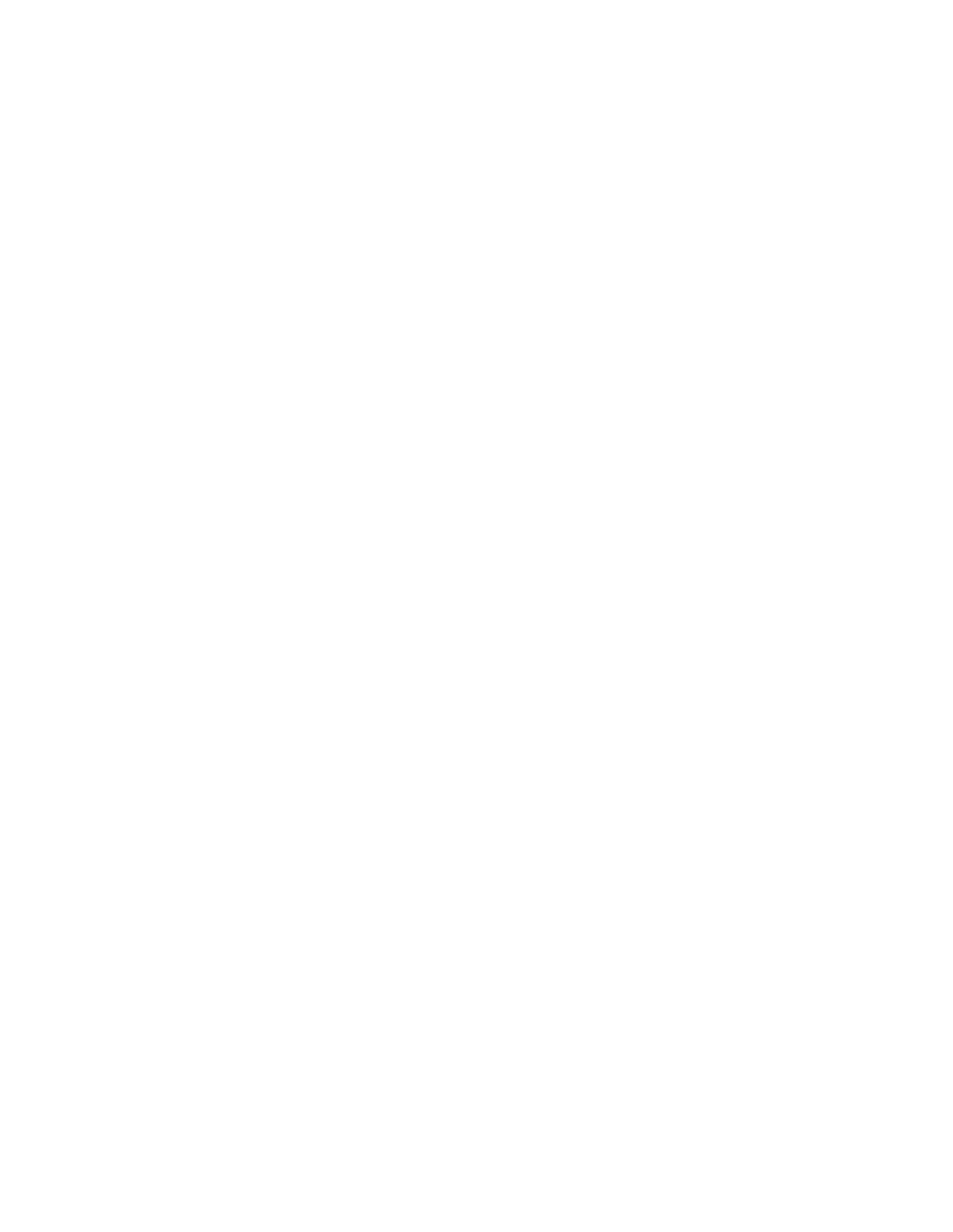# **Introduction: Index and Instructions**

| Lesson 1 | <b>Honoring Jesus and His Word</b>       | pg. 1-3   |
|----------|------------------------------------------|-----------|
| Lesson 2 | <b>Embracing God's Plan to Save You</b>  | pg. 4-6   |
| Lesson 3 | Worshipping and Working Together pg. 7-9 |           |
| Lesson 4 | <b>Growing in Grace and Knowledge</b>    | pg. 10-12 |

Work through the booklet, one lesson at a time. Fill in the blanks with the corresponding bible verses and answer the accompanying questions. (Note: all verse references are in the New American Standard Bible translation.)

Suggestion: Whether you are the student or the teacher, please be sure to fill in all the blanks for the lesson before the class begins. This increases the value of the study. If you have any questions or thoughts along the way, write them out on the blank page opposite the lesson sheet, and they can be discussed in the study session.

# *Old Testament Books: New Testament Books:*

**Revelation**

| <b>Genesis</b>      | Song of Solomon     | <b>Matthew</b>                  |
|---------------------|---------------------|---------------------------------|
| <b>Exodus</b>       | Isaiah              | <b>Mark</b>                     |
| <b>Leviticus</b>    | Jeremiah            | Luke                            |
| <b>Numbers</b>      | <b>Lamentations</b> | John                            |
| Deuteronomy         | <b>Ezekiel</b>      | <b>Acts</b>                     |
| Joshua              | <b>Daniel</b>       | <b>Romans</b>                   |
| <b>Judges</b>       | Hosea               | I & II Corinthians              |
| <b>Ruth</b>         | Joel                | <b>Galatians</b>                |
| I & II Samuel       | Amos                | <b>Ephesians</b>                |
| I & II Kings        | <b>Obadiah</b>      | <b>Philippians</b>              |
| I & II Chronicles   | Jonah               | <b>Colossians</b>               |
| Ezra                | <b>Micah</b>        | <b>I &amp; II Thessalonians</b> |
| Nehemiah            | <b>Nahum</b>        | I & II Timothy                  |
| <b>Esther</b>       | <b>Habakkuk</b>     | <b>Titus</b>                    |
| Job                 | Zephaniah           | Philemon                        |
| <b>Psalms</b>       | Haggai              | <b>Hebrews</b>                  |
| <b>Proverbs</b>     | Zechariah           | <b>James</b>                    |
| <b>Ecclesiastes</b> | Malachi             | I & II Peter                    |
|                     |                     | I, II, III John                 |
|                     |                     | Jude                            |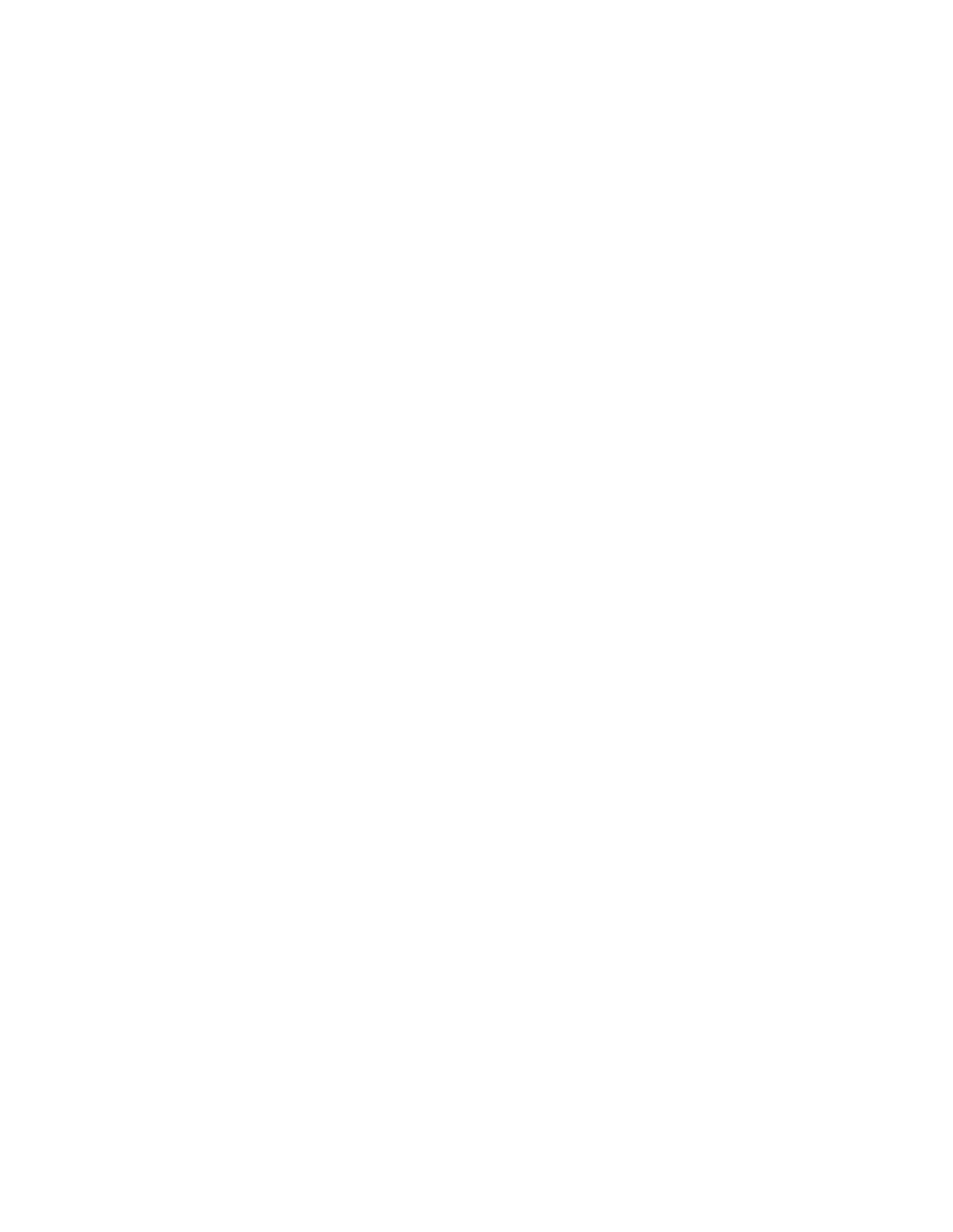# **Lesson 1: Honoring Jesus and His Word**

"And Jesus came up and spoke to them, saying, 'All authority has been given to Me in heaven and on earth. Go therefore and make disciples of all the nations, baptizing them in the name of the Father and the Son and the Holy Spirit, teaching them to observe all that I commanded you; and lo, I am with you *always, even to the end of the age'" Matthew 28:18-20.*

Jesus Christ is to be the Lord of our lives. He established His right to rule when He died for us and was raised from the grave. Just before He ascended into heaven, He claimed that right to lead us. If you and I understand this, there are four things we must be willing to boldly proclaim:

# **1. "Jesus is my Lord and Savior, and I will trust and obey Him."**

- A. "This is My beloved , with whom I am well-pleased; to Him!" **Matthew 17:5.** The Father from heaven has told us Jesus is God and that we must follow His instruction for our lives.
- B. The New Testament, from beginning to end, is the teaching of Jesus. To listen to Christ is to read the Word He delivered, and believe it, and obey it:
	- 1. "He who in the Son has eternal life; but he who does not the Son will not see life, but the wrath of God abides on Him" **John 3:36.** Jesus also plainly said, "If you love me, you will keep my " **John 14:15**.
	- 2. The books of the Bible that follow the Gospels are also the Word of Jesus Christ and must be honored: "If anyone thinks he is a prophet or spiritual, let him recognize that the things which I to you are the Lord's " **I Corinthians 14:37.**
- C. Read **II Timothy 3:16-17** The Word will guide us all to Christ and to a life of salvation in God.
- P *D. Do you believe that Jesus is your Lord and that the Bible is His will for your life*?

# **2. "I must respect the Word of God and live by it."**

- A. God expects us to respect what He says. "You shall \_\_\_\_\_\_\_\_\_\_\_\_\_\_\_\_\_\_\_\_ to the word which I am commanding you, nor **from** it, that you make keep the commandments of the Lord your God which I command you" **Deuteronomy 4:1-2.**
- B. John rightly said, "Anyone who goes too far and in the teaching of Christ, does not have God; the one who abides in His teaching, he has both the Father and the Son" **II John 9.** This includes believing Jesus is God and believing the things He has taught us.
- C. Read **Revelation 22:18-20** This message about Revelation is true of all of God's word: read and obey.
- D. Examples of God's demand for His will to be respected:
	- 1. Adam and Eve and the fruit in the garden **Genesis 2:16-17; 3:1-24**
	- 2. Nadab and Abihu offering "strange fire" to the Lord **Leviticus 10:1-2**
		- *- Are you willing to obey what the Bible says concerning your life and salvation*?

# **3. "If I will read with an honest heart, I can understand God's Word."**

- A. Many people have been told the Bible cannot be understood. However, we are expected to understand. "By referring to this, when you read you can \_\_\_\_\_\_\_\_\_\_\_\_\_\_\_\_\_\_\_\_\_\_\_\_\_ my insight into the mystery of Christ" **Ephesians 3:4.** "So then do not be foolish, but when the will of the Lord is" 5:17.
- B. Example Read **Acts 2:36-41** If you knew nothing else about the Word, and you read these verses, and believed in Jesus, what would you do and why?
- C. There are certainly challenging topics and sections in the Bible. But the basics of who Jesus is, how to become a Christian, and what it means to live a faithful life can be understood clearly when we read.

*- Are you willing to humbly read the Word of God and seek to understand it and follow it?*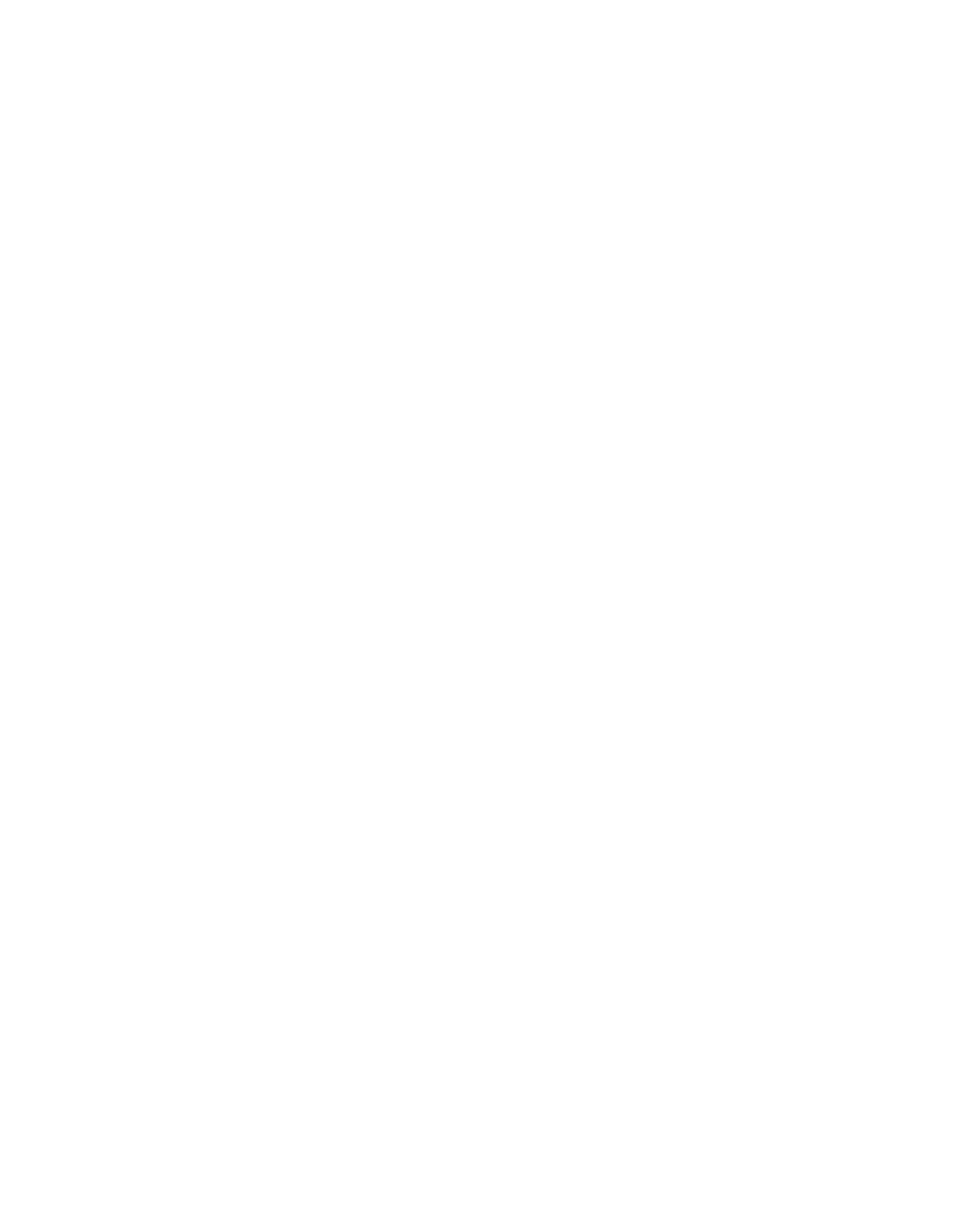# **Lesson 1: Honoring Jesus and His Word (continued)**

# *"Thy Word is a lamp unto my feet, and a light unto my path" Psalm 119:105*

We must beware of false standards of authority. Each of the categories listed below can be helpful at times. But following any of these above the clear teaching of Scripture will prevent us from eternal life with Jesus our Lord.

# **4. "I will honor Christ and His word above any other influence in my life."**

# **A. My Conscience**

- 1. In religious matters, many people just let their conscience be their guide. They listen to that little voice inside of them that helps them decide what is right and wrong. The problem, however, is that every person's conscience is formed by their personal knowledge, history, and environment. So if those things aren't founded in the Word, the conscience isn't helpful.
- 2. Our own personal experiences and feelings can lead us astray: "There is a which seems to a man, but the end is the way of death" **Proverbs 14:12.**
- 3. The Apostle Paul was guided by his conscience (**Acts 23:1**), but it led him to do things that were totally wrong in God's sight! "So then, I set that I had to do many things to the name of Jesus of Nazareth" **Acts 26:9.**
	- *Was Paul wrong when he persecuted Christians?*
	- *Can one be taught wrongly and yet their conscience feel right?*

# **B. The Wisdom of Men**

- 1. Men can be wrong. Our faith must not rest in what people tell us: "…so that your faith would not rest on the  $\_\_\_\_\_\_\_\_\_$  of  $\_\_\_\_\_\_\_\_\_\_\_\_\_$  but on the power of God" **I Corinthians 2:5.**
- 2. God's ways are higher than man's ways. "For since in the wisdom of God the world through its did come to know God, God was well pleased through the foolishness of the message preached to save those who believe" **I Corinthians 1:21.**
- 3. God expects us to check everything we hear against the perfect Word of God. The Bereans were complimented in **Acts 17:11**, because even though the Apostle Paul was preaching, they were "examining the to see whether these things were so."

# **C. The Majority**

- 1. Just because a whole bunch of people do something, doesn't mean that thing is right. In history many people have gone into religious, political, and moral error in masses. See **I Peter 3:20**.
- 2. In the days of Noah, there were millions of people on the earth. They all went the way of sin. But Genesis tells us that only people were saved in the ark. See **Genesis 7:13-14, 23**.
- 3. Jesus said, "Enter through the narrow gate; for the gate is wide and the way is broad that leads to destruction, and there are \_\_\_\_\_\_\_\_\_\_\_\_ who enter through it. For the gate is small and the way is narrow that leads to life, and there are \_\_\_\_\_\_\_who find it" Matthew 7:13-14.
- 4. Throughout history, those standing for what is right have often been the "few." Like Noah and his family in **Genesis 6 and 7**, or Elijah against 850 prophets in **I Kings 18:17-19.**

*- Are you willing to do what the Bible says, even if the whole world is against you?*

# **D. My Parents**

- 1. Many people have a faith that is based on the traditions of their parents. It is important that we value Jesus Christ and the Truth even above the beliefs in our own home or family.
- 2. The Apostle Paul was involved in religious error because he followed traditions from his childhood: "… and I was advancing in Judaism beyond many of my contemporaries among my countrymen, being more extremely zealous for my ancestral **Fig. 1.14.** (Salatians 1:14.
- 2 3. Some are inclined to defend the morals of their raising. But we must all first honor God's Word.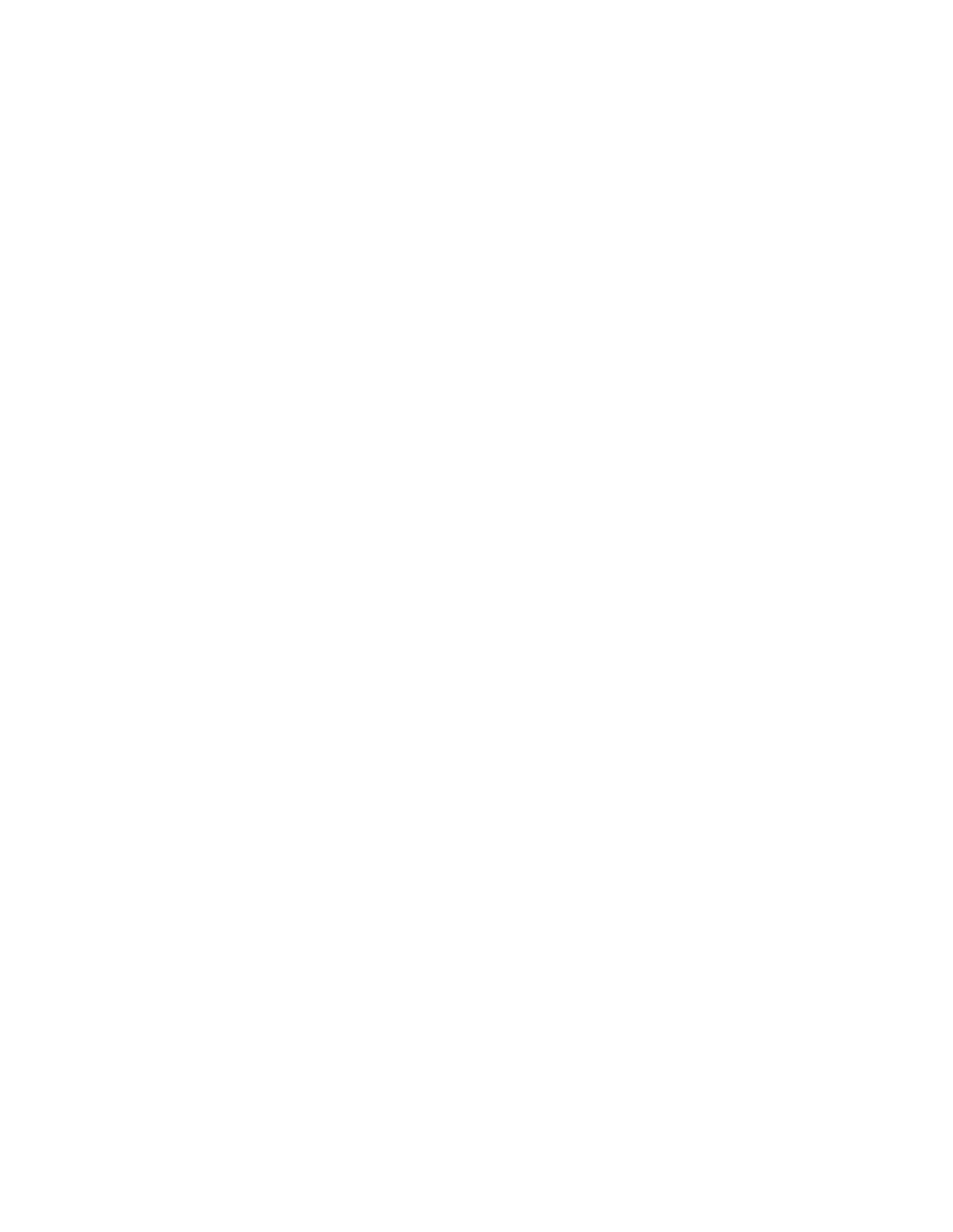# **Lesson 1: Honoring Jesus and His Word (continued)**

# **D. My Parents (continued)** 4. Listen to these powerful words of Jesus: "He who loves or or or or or or or or or or or  $\sim$ more than Me is not worthy of Me; and he who loves  $\sqrt{a}$  or  $\sqrt{a}$ more than Me is not worthy of Me" **Matthew 10:37.** *- Are you willing to choose Jesus' will, even if your family is not supportive?* **E. The Law of Moses** 1. The Law of Moses is the word God gave to govern His nation of Israel. It begins with the 10 commandments in Exodus 20 and is laid out in over 600 specific laws throughout the Old Testament. It included rules for their society, their morality and their worship.

- 2. While the Old Testament does teach us many things about God, it is important to understand that it is not the Law of salvation in Jesus Christ. The Old Law has passed away. It was God's plan all along that the Old Law end when Jesus and the New Testament law took effect to save mankind.
- 3. Jesus said of the Law and Prophets: "I did not come to substance to solut to substance to but to substance to **Matthew 5:17.** This means He did not come to destroy its purpose, but fulfill its purpose, which is to give way to a New Law of salvation in Jesus Christ.
- 4. We are told that the Law of Moses would last until Jesus came. In talking about the Old Law, Paul wrote: "It was added because of transgressions... until the would come to whom the promise had been made" **Galatians 3:19.** That seed is . **Galatians 3:16**
- covenant,' He has made the first **The Covenant of Hebrews 8:13**. 5. Read *Hebrews 8:6-13* – Notice that Christ has brought a "better covenant" (v.6). The first law was written on stone, but the second law will be written on hearts (v.10). "When He said, 'A new
- 6. The Old Testament still benefits us today as a record of God's history with mankind. "For whatever was written in earlier times was written for our **[19]** so that through perseverance and the encouragement of the we might have hope" **Romans 15:4.**
- 7. However, it was a covenant with Israel, not with us. Our relationship with God is found through obedience to our Savior Jesus Christ, no matter our heritage. "For you are all sons of God through in Christ Jesus. For all of you who were **into Christ have clothed yourself** with Christ. There is neither Jew nor Greek… for you are all one in Christ Jesus" **Galatians 3:26-28.**

# **5. Summary of the Lesson and a Question**

- A. "Jesus is my Lord and Savior, and I will trust and obey Him."
- B. "I must respect the Word of God and live by it."
- C. "If I will read with an honest heart, I can understand God's Word."
- D. "I will honor Christ and His Word above any other influence in my life."
	- 1. Above my conscience
	- 2. Above man's wisdom
	- 3. Above the majority
	- 4. Above my parents
	-

5. Above the Old Testament **Question:** Are you ready and willing to obey the

teaching of Jesus Christ for the salvation of your

soul?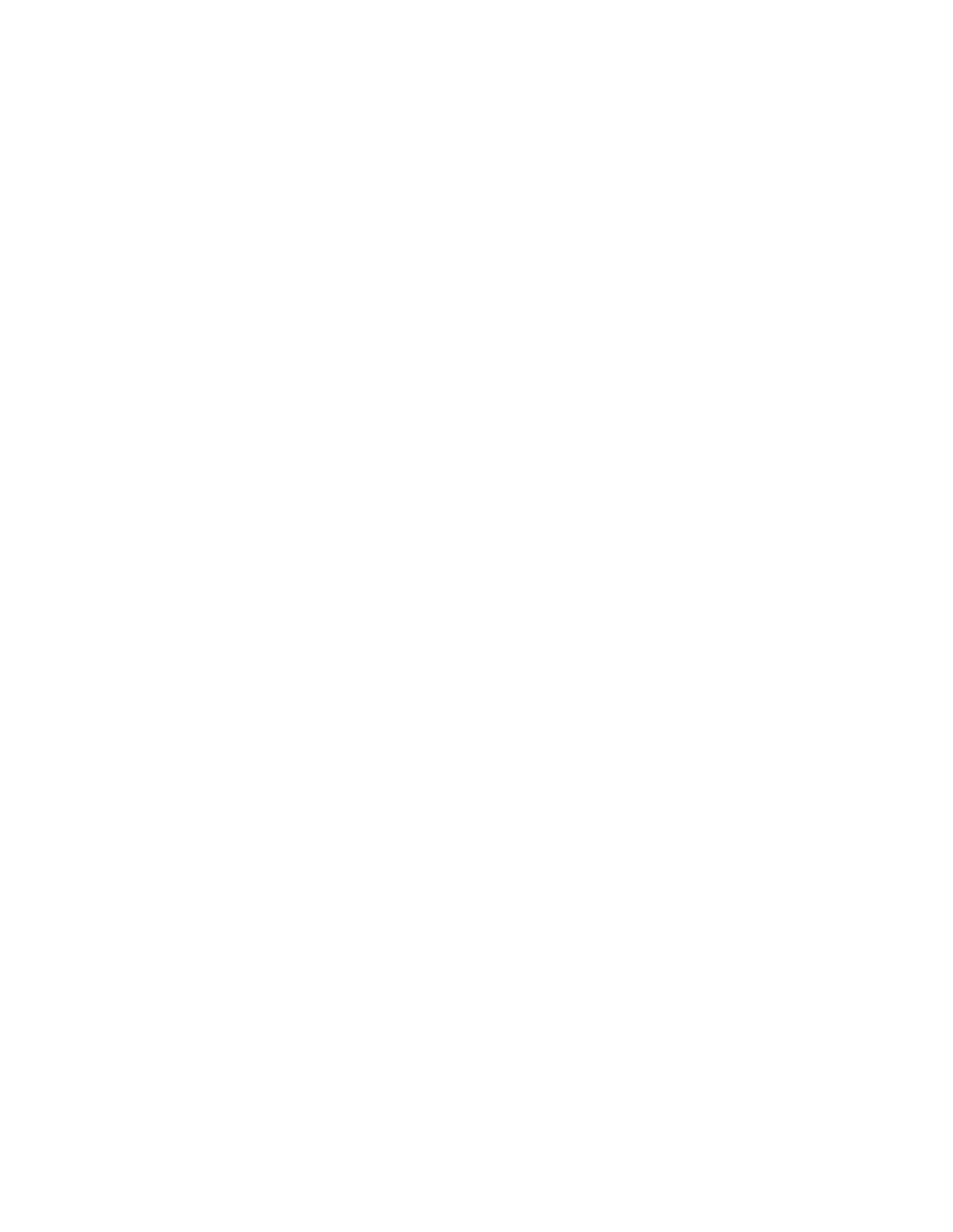# **Lesson 2: Embracing God's Plan to Save You**

*"'Sirs, what must I do to be saved?' They said, 'Believe in the Lord Jesus, and you will be saved, you and your household.' And they spoke the word of the Lord to him together with all who were in his house. And he took them that very hour of the night and washed their wounds, and immediately he was baptized, he and all his household. And he brought them into his house and set food before them, and rejoiced greatly, having believed in God with his whole household" Acts 16:30-34.* 

The story above documents the conversion of the Philippian jailor. He was convinced Jesus was God, and from that point he learned the truth about salvation in Jesus. What started as a frightening event in a prison, ended with a whole family being baptized in water, and a celebration of salvation. This is God's plan for us all.

*Before we look to God's plan for your life, fill in the blanks provided here. This is your chance to tell your own story about your relationship with Jesus. Afterward, we will study the Truth of the Scripture. If your story follows what God teaches, you are saved. If not, you can choose to obey the Gospel and be saved today.* 

| - How old were you when you were saved? __________ Have you been baptized? __________________________________                                                                                                                                                                                                                                                                                                                                                                                                                                                                                                                            |
|------------------------------------------------------------------------------------------------------------------------------------------------------------------------------------------------------------------------------------------------------------------------------------------------------------------------------------------------------------------------------------------------------------------------------------------------------------------------------------------------------------------------------------------------------------------------------------------------------------------------------------------|
| - If so, were you immersed in water? ________ If not, do you need to be baptized? __________________                                                                                                                                                                                                                                                                                                                                                                                                                                                                                                                                     |
| - Is baptism something to be <u>done after</u> you are saved, or as necessary for salvation?                                                                                                                                                                                                                                                                                                                                                                                                                                                                                                                                             |
| Let's take a look at what the New Testament teaches about how to become a Christian and have your sins forgiven:                                                                                                                                                                                                                                                                                                                                                                                                                                                                                                                         |
| 1. "I need God's plan to save me. I am not able to save myself."                                                                                                                                                                                                                                                                                                                                                                                                                                                                                                                                                                         |
| A. Everyone sins. No one is good enough on their own. "For ______ have ____________ and fall short of<br>the glory of God" Romans 3:23. Sins are committed when we disobey God's law.                                                                                                                                                                                                                                                                                                                                                                                                                                                    |
| 6:23. This "death" is a separation from God. As long as we have sin connected to us, we are dead.                                                                                                                                                                                                                                                                                                                                                                                                                                                                                                                                        |
| C. Being a good person is not enough to justify salvation. Cornelius was a great man. Read Acts 10:1-2 -<br>list at least 4 great things about him.<br>and the contract of the contract of the contract of the contract of the contract of the contract of the contract of the contract of the contract of the contract of the contract of t<br>your household" Acts 11:14. Being a good man was not good enough.                                                                                                                                                                                                                        |
| D. But God's plan offers hope, and many other blessings found only in Jesus Christ! Jesus said, "Unless you<br>believe that I am He, you will __________ in __________ ________" John 8:24. He also said He was "the way,<br>the truth, and the life and that no one ______________to the Father but __________________Me" John 14:6.<br>Jesus promised a living water and that "whoever drinks of the water I will give him shall __________<br>thirst; but the water that I will give him will become in him a well of water springing up to __________<br>" John 4:13-14. Praise be to our Lord for offering us such an amazing gift! |
| 2. "My great God has done so much to make salvation available to me."                                                                                                                                                                                                                                                                                                                                                                                                                                                                                                                                                                    |
| A. The Father sent His only son to die on a cross. "For God so loved the world that He gave His only<br>begotten son, that whoever ____________________ in Him shall not perish, but have eternal life" John 3:16.                                                                                                                                                                                                                                                                                                                                                                                                                       |
| B. This sacrifice paid the price for God's grace. "In Him we have redemption through His _________________<br>This blood has the power to do for us what we could never do for ourselves: "For by _______________ you<br>have been saved through faith; and that not of the same set of state gift of God" Ephesians 2:8.                                                                                                                                                                                                                                                                                                                |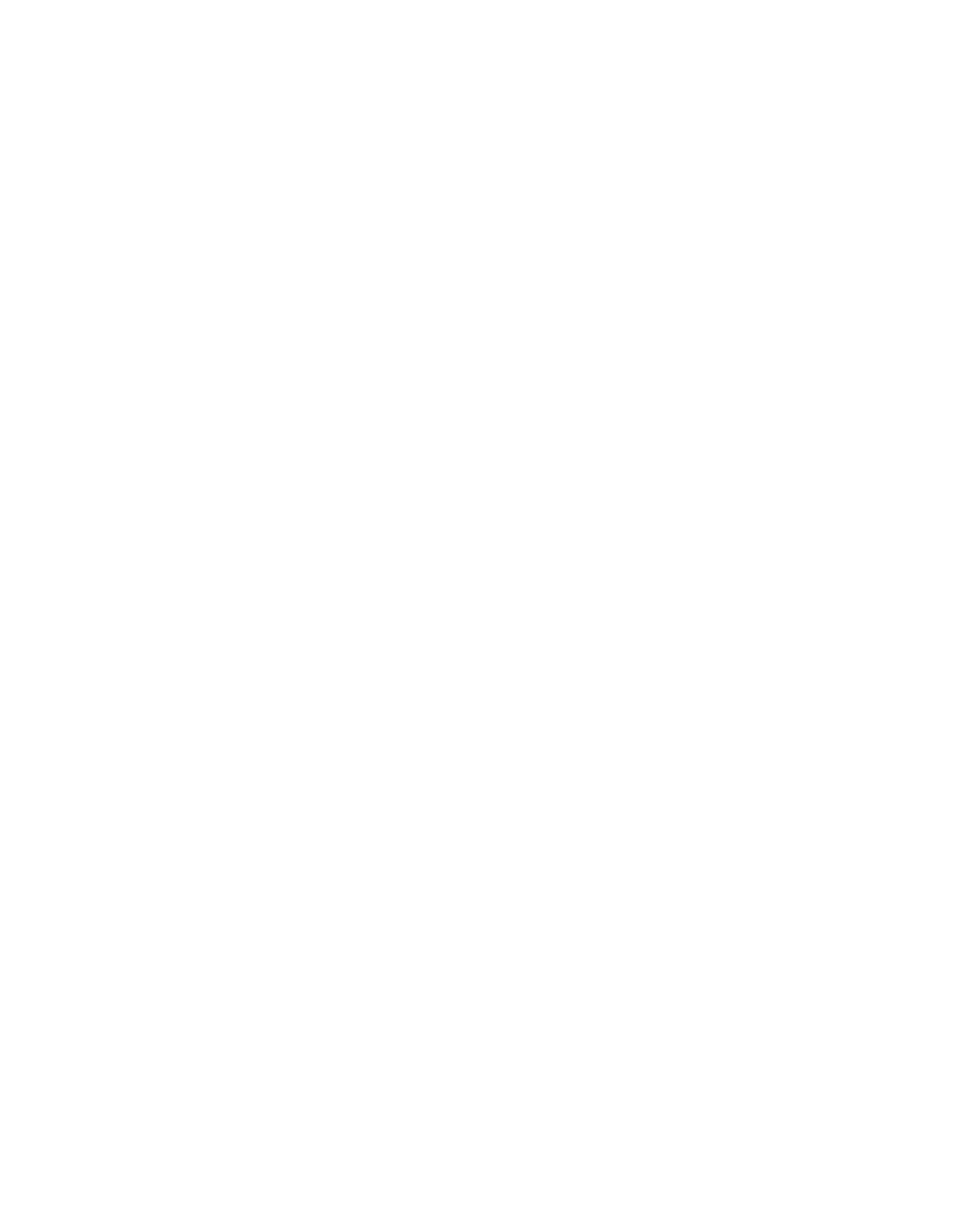# **Lesson 2: Embracing God's Plan to Save You (continued)**

- C. God raised Jesus from the dead so that we might know that eternal victory over death is coming! "For I delivered to you as of first \_\_\_\_\_\_\_\_\_\_\_\_\_\_\_\_\_ what I also received, that Christ died for our sins according to the Scriptures, and that He was buried, and that He was on the third day, according to the Scriptures" **I Corinthians 15:3-4.** "For as in Adam all die, in Christ all will be " **15:22.** We know there is eternal life after death because of Jesus's resurrection!
- D. God has promised that Jesus is coming back one day to destroy the world and take His people home.
	- 1. Jesus is coming again. "For the Lord Himself will **from** [100] from with a shout, with the voice of the archangel and with the trumpet of God, and the dead in Christ shall rise first" **I Thessalonians 4:16.**
	- 2. When He does, He will judge the entire world. "For we must all appear before the judgment seat of Christ, so that each one must be recompensed for his in the body, according to what he has done, whether good or bad" **II Corinthians 5:10.**
- E. God loved us enough to share all of this information with us in the Word. Where would we be without the Bible? Yet, by the Holy Spirit's work, God has made salvation possible by obedience to His word.
	- 1. Jesus told the Apostles they would be given Truth by the Holy Spirit. "But when He, the Spirit of comes, He will guide you into all the truth…" **John 16:13.**
	- 2. They proved that truth by working miracles. "And they went out and preached everywhere, while the Lord worked with them, and  $\rule{1em}{0.15mm}$  the sum by the signs that followed" **Mark 16:20.** The Holy Spirit gave them this power to prove the message.
	- P These are the 27 New Testament letters we have today! Even now, 2,000 years later, we still 3. These same apostles and prophets taught the word to the people on the day of Pentecost (see **Acts 2:14,22,37-43**). These first century prophets wrote down the word of God in letters. have their writings, the living word of God, so that we too can be saved by obeying God!

# **3. "I must honor the Word of God by reading God's plan to save me and obeying it."**

**A. "I believe that Jesus is the Christ, the Son of God"**. **John 3:16 -** "For God so loved the world that He gave His only begotten Son, that whoever in Him shall not perish, but have eternal life." "Therefore many other signs Jesus also performed in the presence of His disciples that are not written in this book, but these have been written that you might \_\_\_\_\_\_\_\_\_\_\_\_that Jesus is the Christ, the Son of God, and that you may have life in His name" **John 20:30-31.**

- *Do you believe that Jesus is the Christ, the Son of God*?

**B. "I must repent of the sins in my life"**. Being a Christian doesn't mean living a sinless life, but it does mean admitting sin and turning away from it. After believing, Peter told the Jews to " and each of you be baptized in the name of Jesus Christ for the forgiveness of sins…" **Acts 2:38.** In the next chapter Peter adds: "Therefore repent and \_\_\_\_\_\_\_\_\_\_\_\_\_\_\_\_, so that your sins may be wiped away, in order that times of refreshing may come" **Acts 3:19.** Paul later wrote: "So, King Agrippa, I did not prove disobedient to the heavenly vision, but kept declaring…that they should repent and to God, performing appropriate to repentance" **Acts 26:19-20.**

- *Are you willing to turn away from the sin in your life, now and forever?*

**C. "I will openly and verbally confess Jesus Christ as my Lord and Savior."** The believing Eunuch asked Philip what prevented him from being baptized. "And Philip said, 'If you believe with all your heart, you may.' And he answered and said, "I believe that Jesus Christ is the of " Acts 8:37. Later, Paul also taught: "that if you \_\_\_\_\_\_\_\_\_\_\_ with your mouth Jesus as Lord, and believe in your heart that God raised Him from the dead, you will be saved; for with the heart a person believes, resulting in righteousness, and with the he confesses, resulting in salvation" **Rom. 10:9-10.** 

*- Are you willing to openly proclaim the Jesus is the Christ, the Son of God?*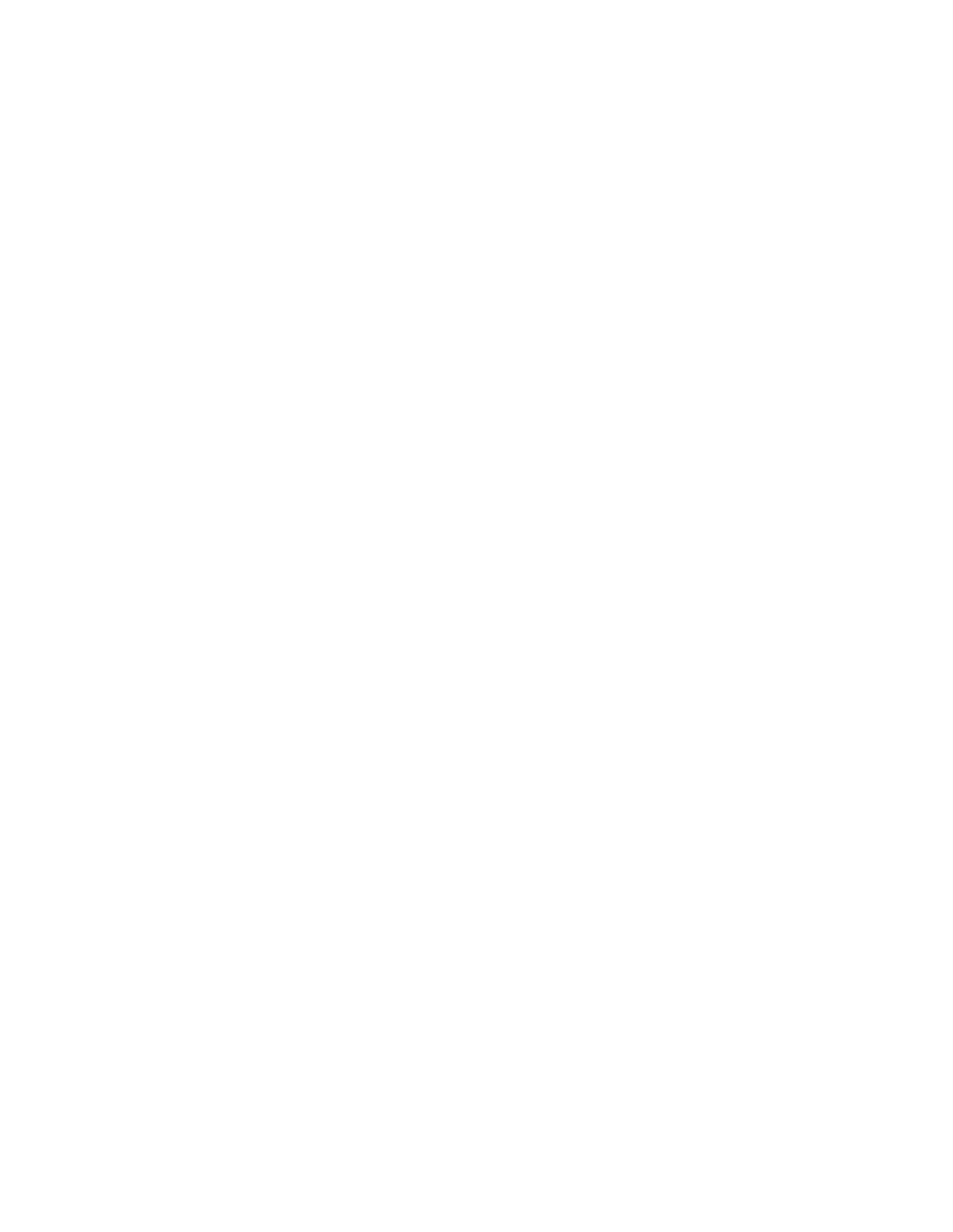# **Lesson 2: Embracing God's Plan to Save You (continued)**

- **D. "I need to be baptized in water to have my sins washed away".** The "one baptism" of *Ephesians 4:5* is immersion in water, at the moment sins are forgiven, and you are added to the one church.
	- 1. When John the Baptist started his ministry, to prepare people for Jesus, he was "preaching a baptism of repentance for the **\_\_\_\_\_\_\_\_\_\_\_\_\_\_\_\_**\_\_ of \_\_\_\_\_\_\_\_\_\_\_" Luke 3:3. This was actual immersion in water, as we can see in **John 3:22-23**: "John also was baptizing in Aenon near Salim, because there was much there."
	- 2. Jesus openly taught that baptism was necessary, along with belief, in order to be saved: "Go into all the world and preach the Gospel to all creation. He who has believed and has shall be saved; but he who has disbelieved shall be condemned" **Mark 16:15-16.**
	- 3. On the day His church was established, the people were being baptized, not after salvation, but in order to be saved: "Peter said to them, 'Repent, and each of you be baptized in the name of Jesus Christ the of sins; and you will receive the gift of the Holy Spirit" **Acts 2:38.** This baptism for salvation continued throughout the book of Acts: "Now why do you delay? Get up and be \_\_\_\_\_\_\_\_\_\_\_, and \_\_\_\_\_\_\_\_\_ away your sins, calling on His name" Acts 22:16.
	- 4. Baptism is not man's plan. And it is not about earning heaven. It is about obeying the Gospel message to be saved and added to the church. In fact, it is the very moment when we unite with the power of the death of Jesus! "Or do you not know that all of us who have been baptized into Christ Jesus have been baptized into His death? Therefore we have been with with Him through into death, so that as Christ was raised from the dead through the glory of the Father, so we too might walk in newness of life" **Romans 6:3-4.**
	- P one " **I Corinthians 12:13**. This is not some emotional or spiritual baptism. This is 5. Everyone in the body of Christ is saved by Christ. How does one get into that body? Certainly we must believe. But the bible also says: "For by one Spirit we were all **into** into actual immersion in water, just like the Eunuch did in Acts 8:36: "Look! \_\_\_\_\_\_\_\_\_\_\_\_\_\_\_. What prevents me from being baptized?"
		- *Do you need to be baptized in water for the remission of your sins?*
- **E. "I am committed to a life of faithful service to Jesus Christ the King!"** It won't help us to obey the Gospel and be saved, if we are unwilling to commit our lives to Jesus. This is a life-long commitment.
	- 1. After 3,000 were baptized on the day of Pentecost, "they were devoting themselves to the apostles' teaching and to fellowship, to the breaking of bread and to prayer" **Acts 2:42.** Becoming a Christian was just the beginning of their walk in God.
	- 2. Christians were exhorted to "be \\epsill \\epsill \\epsill \\epsill \\epsill \\epsill \\epsill \\epsill \\epsill \\epsill \\epsill \\epsill \\epsill \\epsill \\epsill \\epsill \\epsill \\epsill \\epsill \\epsill \\epsil of the Lord, knowing your toil is not in vain in the Lord" **I Corinthians 15:58.**
	- 3. A huge part of that was finding a local church and joining with God's people in worship and growth and togetherness as we are "standing firm in one \_\_\_\_\_\_\_\_\_\_\_\_, with one \_\_\_\_\_\_\_ striving together for the faith of the gospel" **Philippians 1:27.**
	- 4. "Be unto death, and I will give you the crown of " **Revelation 2:10.** *- Are you committed to a life of worship and service in the name of Jesus?*

# **4. Summary of the Lesson and a Question**

- A. "I need God's plan to save me. I am not able to save myself."
- B. "My great God has done so much to make salvation available to me."
- C. "I must honor the Word of God by reading God's plan to save me and by obeying it."

Question: What part of the Gospel do you need to obey today?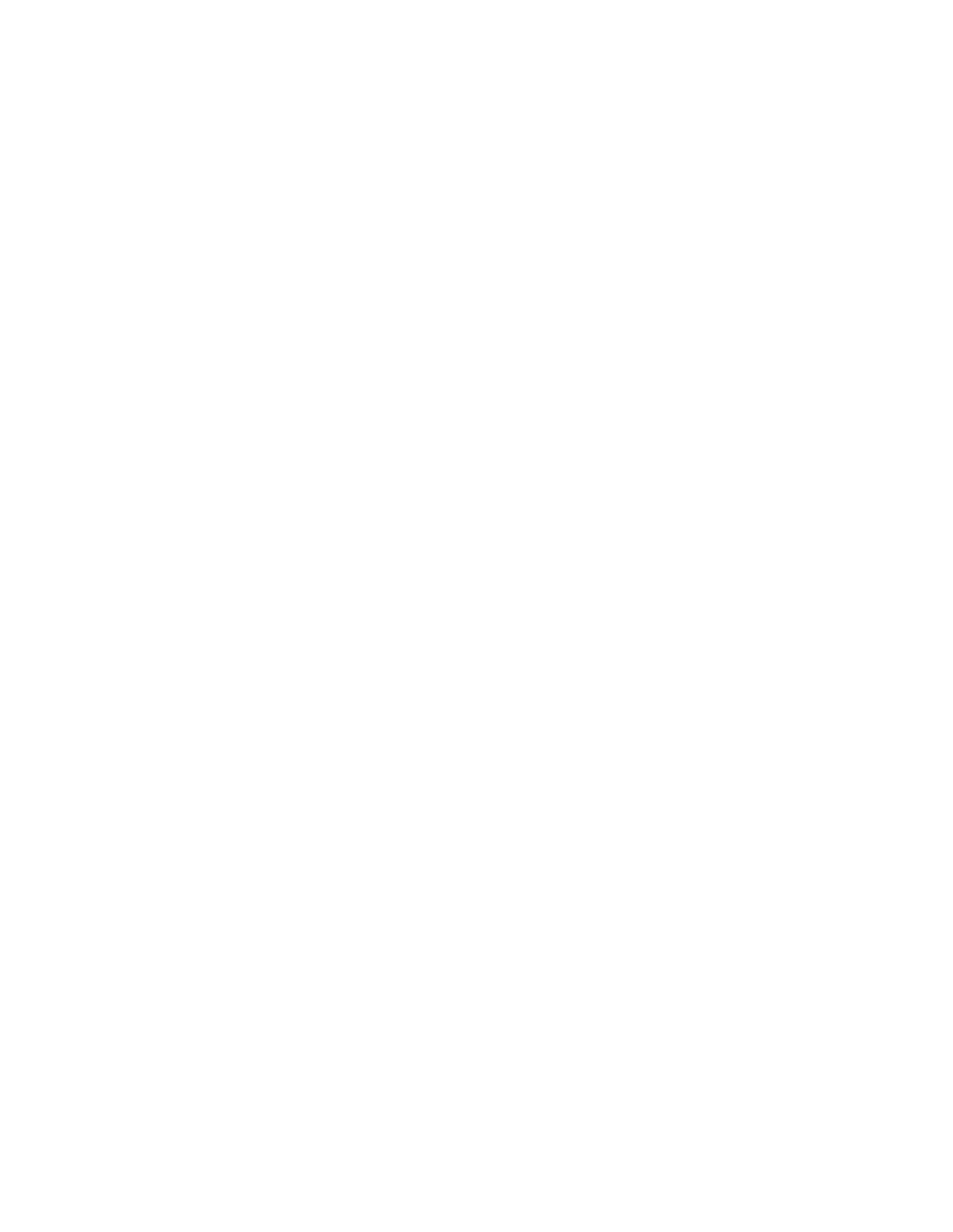# **Lesson 3: Worshipping and Working Together**

# *"So then, those who had received his word were baptized; and that day there were added about three thousand souls. They were continually devoting themselves to the apostles' teaching and to fellowship, to the breaking of bread and to prayer" Acts 2:41-42.*

Once someone becomes a Christian, they begin a new life. This new life leads us to four important things, as seen in the verses above: *the teaching of God's Word, fellowship with God's people, the partaking of the Lord's Supper with the saints, and a prayerful life*. God has a beautiful plan to make this a steady part of the new life. When people join a local church of believers, all four of these things happened together, with God's people, every single week!

This lesson will discuss God's plan for the local church: the worship and the work of His people working together. *"God is spirit, and those who worship Him must worship Him in spirit and in truth" John 4:24.* When choosing a local church to work with, it is important that they honor God in what they do in His name.

# **1. "I want to worship God in a manner that is pleasing to Him."**

- **A. Prayer** 
	- 1. Christians pray. We pray when we are thankful. "Pray without \_\_\_\_\_\_\_\_\_\_\_\_\_\_; in everything give ; for this is God's will for you in Christ Jesus" **I Thessalonians 5:17-18.**
	- 2. Christians pray when they are anxious. "Be  $f(x)$  for nothing, but in everything by prayer and supplication with thanksgiving let your requests be made known to God" **Philippians 4:6.** You can do this on your own. But also, God's people do this when assembled together.
	- Then he must **entity and the elders** of the cheeriur. The is to sing praises, is anyone among you sick?<br>Then he must call for the elders of the church and they are to pray over him, anointing him with 3. Christians pray when we are assembled in worship. We need one another. And praying together for each other is God's beautiful plan for His people. "Is anyone among you suffering? Then he must \_\_\_\_\_\_\_\_\_\_\_\_. Is anyone cheerful? He is to sing praises. Is anyone among you sick? oil in the name of the Lord; and the prayer offered in faith will restore the one who is sick, and the Lord will raise him up, and if he has committed sins, they will be forgiven him. Therefore, confess your sins to one another, and pray for one another so that you may be healed. For the effective **constructs** of a righteous man can accomplish much" **James 5:13-16.**

# **B. Singing**

- 1. In the New Testament, Christians sang. No matter the situation, they encouraged and educated one another through the singing of praises to God.
- 2. "Let the word of Christ richly dwell within you, with all wisdom \_\_\_\_\_\_\_\_\_\_\_\_\_ and admonishing one another with and and , singing with thankfulness in your hearts to God" **Colossians 3:16.**
- 3. "…speaking to one another in psalms and hymns and spiritual songs, sace the same cand making melody with your to the Lord…" **Ephesians 5:19.**
- 4. "Through Him then, let us continually offer up a series of praise to God, that is, the fruit of that give thanks to His name" **Hebrews 13:15.**
- 5. There is no record of New Testament Christians adding mechanical instruments to their worship. Every example wherein Christians encouraged one another in song was specific to singing, speaking, and teaching. The introduction of instruments to Christian worship came centuries later and is not found in Christ's design for His church.

# **C. The Lord's Supper**

- 1. Christians assemble together on the first day of the week to remember Jesus' death.
- 2. On the night before Jesus died, He instituted a memorial to His sacrificed body and shed blood. "While they were eating, Jesus took some **, and after a blessing**, He broke it and gave it to the disciples, and said, 'Take, eat, this is My **\big \biggerend** \\'"**Matthew 26:26.**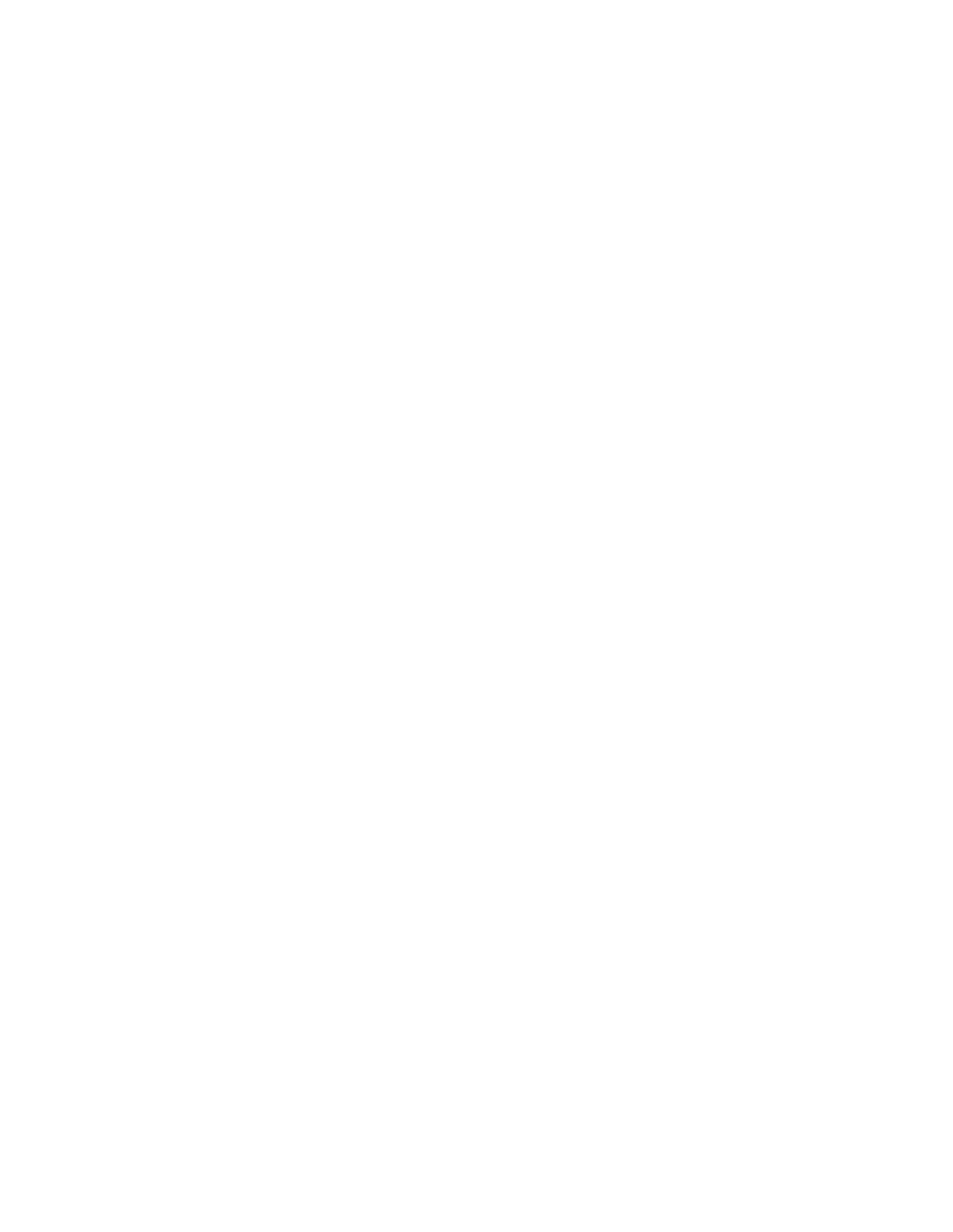# **Lesson 3: Worshipping and Working Together (continued)**

# **C. The Lord's Supper (continued)**

- 3. "And when He had taken a cup and given thanks, He gave it to them, saying,  $\frac{1}{\sqrt{1-\frac{1}{\sqrt{1-\frac{1}{\sqrt{1-\frac{1}{\sqrt{1-\frac{1}{\sqrt{1-\frac{1}{\sqrt{1-\frac{1}{\sqrt{1-\frac{1}{\sqrt{1-\frac{1}{\sqrt{1-\frac{1}{\sqrt{1-\frac{1}{\sqrt{1-\frac{1}{\sqrt{1-\frac{1}{\sqrt{1-\frac{1}{\sqrt{1-\frac{1}{\sqrt{1-\frac{1}{\sqrt$ all of you; for this is My of the covenant, which is poured out for many for forgiveness of sins'" **Matthew 26:27-28.**
- 4. Paul's letter to the church in Corinth shows us that local churches assembled to partake of this memorial together. "For I received from the Lord that which I delivered to you, that the Lord Jesus in the night in which He was betrayed took  $\frac{1}{\sqrt{1-\frac{1}{n}}}$  and when He had given thanks, He broke it and said, 'This is My body, which is for you; do this in of Me.' In the same way He took the summary also after supper, saying, 'This cup is the new in My blood; do this, as often as you drink it, in remembrance of Me.' For as often as you eat this bread and drink this cup you \_\_\_\_\_\_\_\_\_\_\_\_\_\_\_\_\_\_ the Lord's death until He comes" **I Corinthians 11:23-26.**
- 5. The Scripture indicates that Christians met to do this on Sunday. "On the day day of the week, when we were gathered together to break bread, Paul began talking to them" **Acts 20:7.** To honor this pattern, we partake of this memorial of Jesus Christ on Sunday, every week.

# **D. Giving**

- 1. God has very important work for the church to accomplish. We are to support needy saints, spread the gospel into the world, and provide for a place to worship. In order to do this, God established weekly contributions by saints to meet these needs.
- 2. "Now concerning the collection for the saints, as I directed the churches of Galatia, so do you also. On the day of every each one of you is to put aside and save, as he may prosper, so that no collections be made when I come" **I Corinthians 16:1-2.**
- Inay prosper, so that no collections be made when ricome **Treomitinalis 10.1-2.**<br>3. Please note that tithing (mandatory 10%) is not a part of the New Testament pattern; but giving "as he may prosper." More importantly, we must give from the heart! "Each one must do just as he has purposed in his heads are not grudgingly or under compulsion, for God loves a cheerful " **II Corinthians 9:7.**
- 4. There is no record in the New Testament of churches raising funds by soliciting from the world, business ventures, or in any other way. Just amazing Christian givers in Jesus' name!

# **E. Teaching**

- 1. God's people love to learn more about the Word. We take to heart the words of Jesus: "Blessed are those who set and set and set and set of righteousness, for they shall be satisfied" **Matthew 5:6.** In fact, we understand that on the judgment day, it is the Word of God that will be our judge! "He who rejects Me and does not receive My sayings, has one who judges him; the  $\qquad \qquad$  I spoke is what will judge him at the last day" John 12:48.
- 2. So we put great emphasis on studying the Bible in worship. "Like newborn babies, long for the pure milk of the  $\qquad \qquad \qquad$ , so that by it you may grow in respect to salvation" **I Peter 2:2.**
- 3. Our Bible classes and sermons will be centered on the Scripture. We will read it, consider it, and seek to learn it and live it. - "All is inspired by God and profitable for teaching, for reproof, for correction, for training in righteousness, so that the man of God may be adequate, equipped for every " **II Timothy 3:16-17.**

# **2. "The local church must do the work God has designed for it to do."**

# **A. Local Churches**

1. Christians join together in a location as a team. We seek to "strive together for the of the " **Philippians 1:27.** These groups are called churches. Since they exist to honor the name of Jesus they were sometimes called "churches of \_\_\_\_\_\_\_\_\_\_\_\_\_\_" **Romans 16:16**.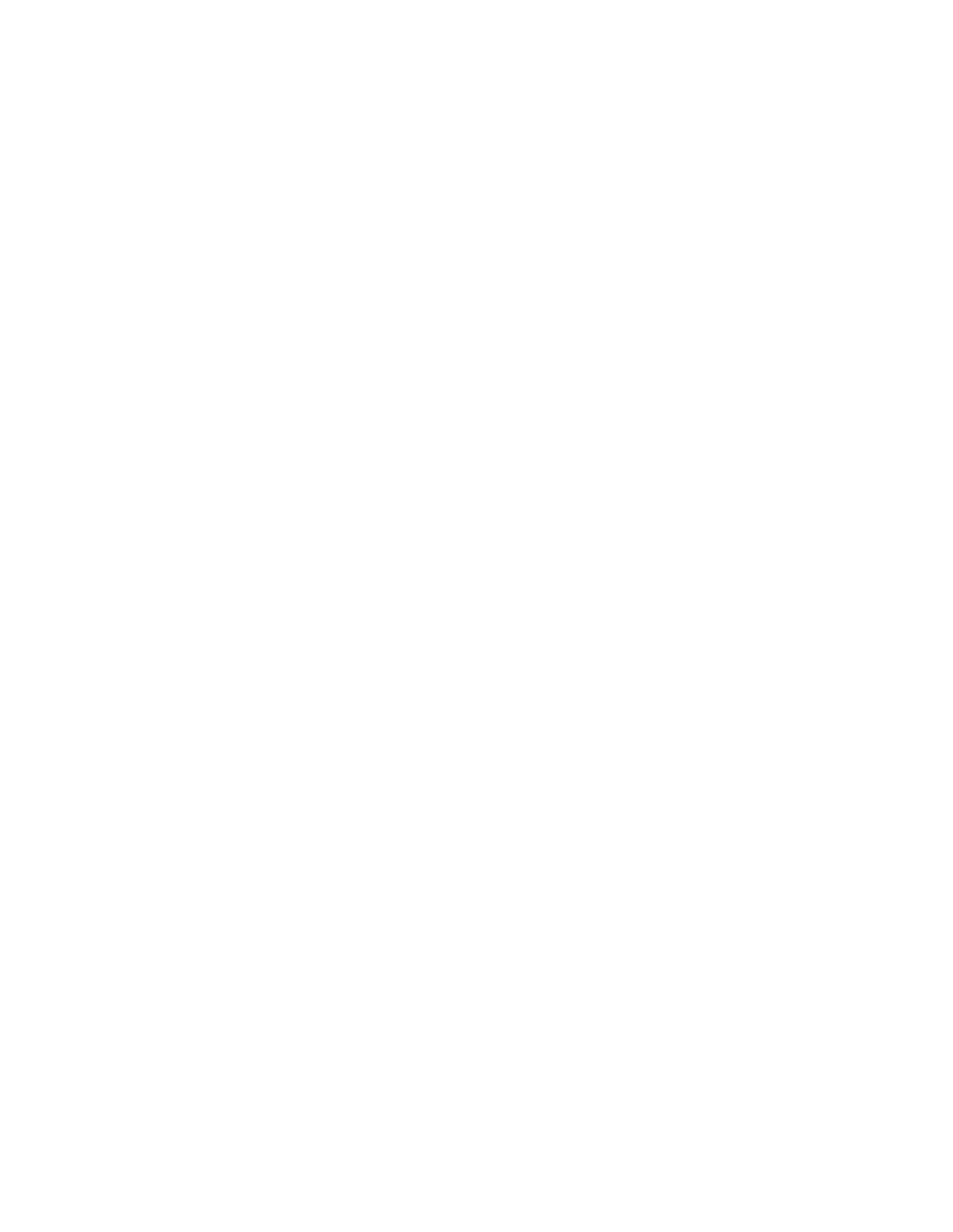# **Lesson 3: Worshipping and Working Together (continued)**

# **B. Local Autonomy**

- 1. Each local church is autonomous. That is, each is self governed under the headship of Jesus. The New Testament teaches the setting up of elderships in every church. Qualified men are placed in roles of leadership. That leadership is to " the flock of God among you" **I Peter 5:2.** Local churches are led by these men and governed by Jesus. There are no councils, denominational headquarters, or rules decided by men in other places.
- 2. "An , then, must be above reproach…" **I Timothy 3:2.** This text and others go on to lay out qualifications for elders. Only men who meet these qualifications can serve.
- 3. "When they had appointed \_\_\_\_\_\_\_\_\_\_\_\_ in every church, having prayed with fasting, they commended them to the Lord in whom they had believed" **Acts 14:23.** In every example, there was a plurality of elders in each church. So there is no pattern for a single pastor leader in the New Testament. A local preacher is not an elder, but a member of the local church who teaches under their leadership.

# **C. Authorized Work for the Local Church**

- 1. Local churches belong to God. Therefore, how churches use the Lord's funds and what work they engage in must be authorized by the Lord. When reading through the New Testament, one can identify three areas of work for the church that church collections may be used for.
- exist (see also **I Corinthians 16:1-2**), there is no example of collected church funds being used 2. Helping Saints In Need – "For Macedonia and Achaia have been pleased to make a contribution for the poor among the in Jerusalem" **Romans 15:26.** "And in the proportion that any of the disciples had means, each of them determined to send a contribution for the relief of the **licit contains the living in Judea" Acts 11:29.** While many passages like this for general benevolence outside of the needs of the saints.
- 3. Supporting Church Workers Preachers and teachers were often financially supported by local churches. Paul wrote, "for even in Thessalonica you sent a gift more than once for my " **Philippians 4:16.** The Bible even says that elders, who work hard at preaching and teaching are worthy of their wages (**I Timothy 5:17-18)**. Funds go to support workers in the kingdom.
- 4. Assemble for Worship The New Testament shows us the pattern of Christians assembling in worship. They assemble to sing and pray and study, partake of the Lord's Supper and give of their means. To accomplish this, funds are used to construct and maintain a church building. The building is a place of worship, study and growth, not social events and entertainment.
- 5. We have no Scriptural authority for local churches of Christ to engage in work outside of the objectives defined above. When we stand before the Lord to give an answer for where we worshipped and the church we worked with, our authority must come from the Word of God.

# **3. Summary of the Lesson and a Question**

- A. "I want to worship God in a manner that is pleasing to Him"
	- 1. This means opening the Scripture to find authority.
	- 2. 5 elements of worship are found: Sing, Pray, Teach, Give and Partake of the Lord's Supper.
- B. "The Local church must do the work God has designed for it to do"
	- 1. Operating autonomously under the leadership of local, qualified elders.
	- 2. Doing the work of helping saints, spreading the Gospel, and gathering for worship.

# **Jesus said, "In vain do they worship Me, teaching as doctrine the precepts of men." Matthew 15:9**

Question: Is it important to worship and work only as God has authorized?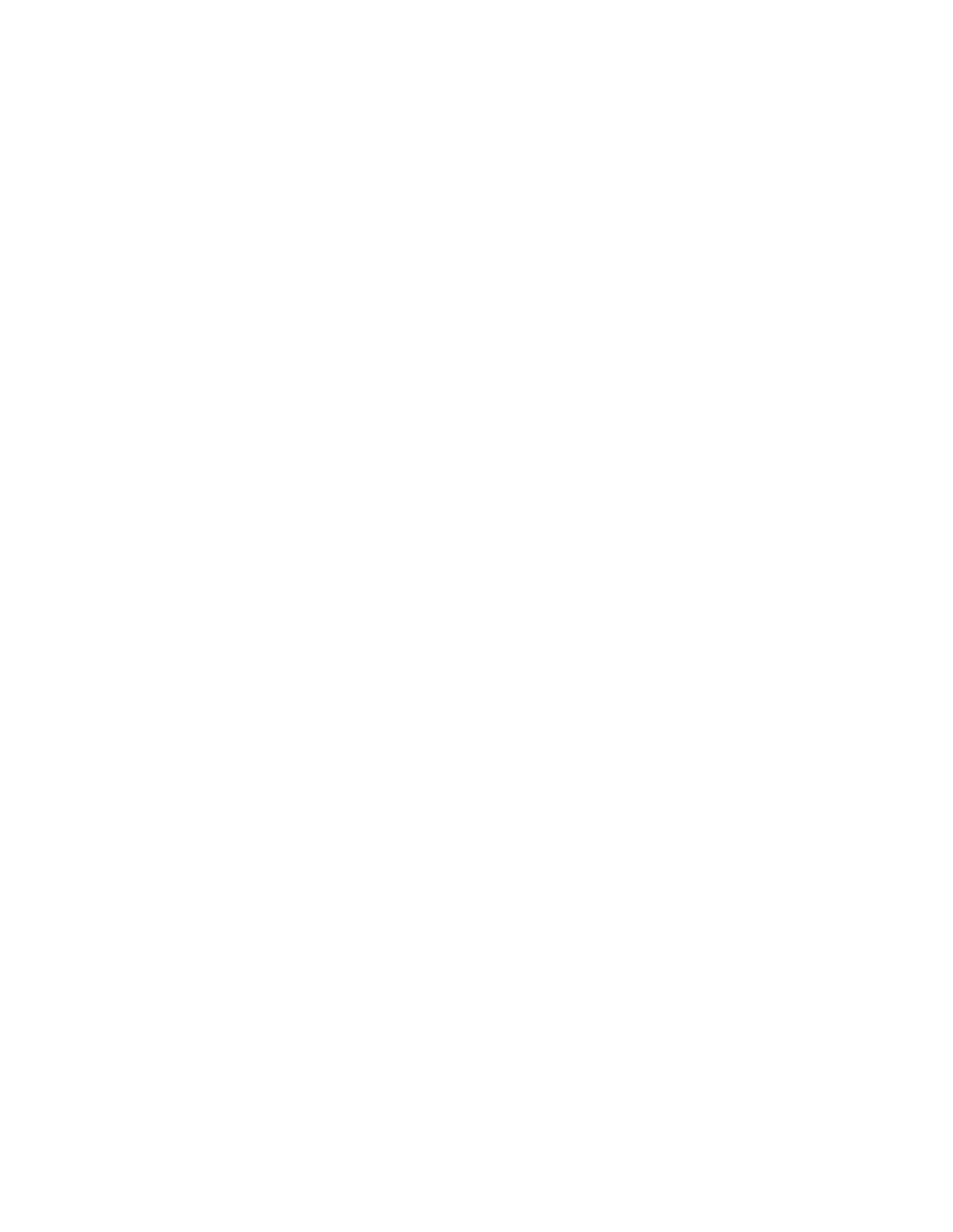# **Lesson 4: Growing in Grace and Knowledge**

*"You therefore, beloved, knowing this beforehand, be on your guard so that you are not carried away by the error of unprincipled men and fall from your own steadfastness, but grow in the grace and knowledge of our Lord and Savior Jesus Christ. To Him be the glory, both now and to the day of eternity. Amen." II Peter 3:17-18*

In the verses preceding the ones typed above, Peter reminded Christians that Jesus is coming again**.** "But the day of the Lord will come like a subset of the which the heavens will with a roar and with a roar and the elements will be destroyed with intense heat, and the earth and its works will be burned up" **II Peter 3: 10.** Because this day is coming, we must prepare to meet Jesus and remain ready. Jesus is coming at a time that no one knows. We must be sure not to lose our steadfastness. We must not follow false teaching that leads us away from God. Our best protection is to "grow in the grace and knowledge of our Lord and Savior Jesus Christ."

This lesson will discuss how to study the Word of God. Specifically, how does the New Testament lay out and how do we work our way through it in reading and in study to become more like Jesus . Learning and trusting the Word is the best thing anyone can do in their walk with God. "All is inspired by God and profitable for teaching, for reproof, for correction, for training in righteousness; so that the man of God may be adequate, **IFF 17. 18.10.17. IFF 17. 18.10.17. IFF 17. IFF 17. IFF 17. IFF 17. IFF 17. IFF 17. IFF 17. IFF 17. IFF 17. IFF 17. I**FF 17.

# **1. "I believe in the message and power of the New Testament."**

# **A. The Four Gospels (Matthew, Mark, Luke, John)**

- P us know what a wonderful gift His birth is to the world. They also teach us many amazing things 1. "The beginning of the same of Jesus Christ, the Son of God" Mark 1:1. The four Gospels tell the story of Jesus. They help us understand the prophecies about Jesus. They help that Jesus said and did. This Gospel, or "good news," about Jesus is where our faith begins.
- 2. We even know exactly why these Gospels have been written. "Therefore many other signs Jesus also performed in the presence of His disciples which are not written in this book, but these have been written so that you may \_\_\_\_\_\_\_\_\_\_\_\_\_\_\_\_\_that Jesus is the Christ, the Son of God; and that believing you may have in His name" **John 20:30-31.**
- 3. The Gospels' greatest story is the resurrection of Jesus from the dead. If we knew no other works of Jesus, this would be enough to change lives forever. All four Gospels tell this crucial story. When Mary and the others went to the tomb on Sunday morning, an angel appeared to them and said, "He is not here, for He has **inclusion Matthew 28:6.** just as He said" Matthew 28:6.
- 4. Because Jesus is the good news, and He came with amazing signs and power, and was risen from the dead, we must listen to Him. God appeared on the mountain to Peter, John and James and said of Jesus, "This is My beloved Son, \_\_\_\_\_\_\_\_\_\_\_\_\_ to Him" Mark 9:7. So we read the Gospels to know about Jesus. But we also read to learn His teachings and obey Him. Jesus spoke of those who would claim His name but still be lost. Those who would be saved are described here as "everyone who same these words of Mine and same on them, may be compared to a wise man who built his house on the rock" **Matthew 7:24.**
- 5. For any who have not been baptized in water to have their sins forgiven, perhaps the best argument that can be made is this: Jesus said to do it. "He who has believed and has been baptized shall be ; but he who has disbelieved shall be condemned" **Mark 16:16.**
- 6. May we always give attention to the reading and obeying of the Gospels of Jesus Christ.

# **B. The Book of Acts**

1. Before the resurrected Christ ascended, He told the apostles to "stay in the city until you are clothed with from on high" **Luke 24:49.** This is where the book of Acts begins, revealing to us what happened next.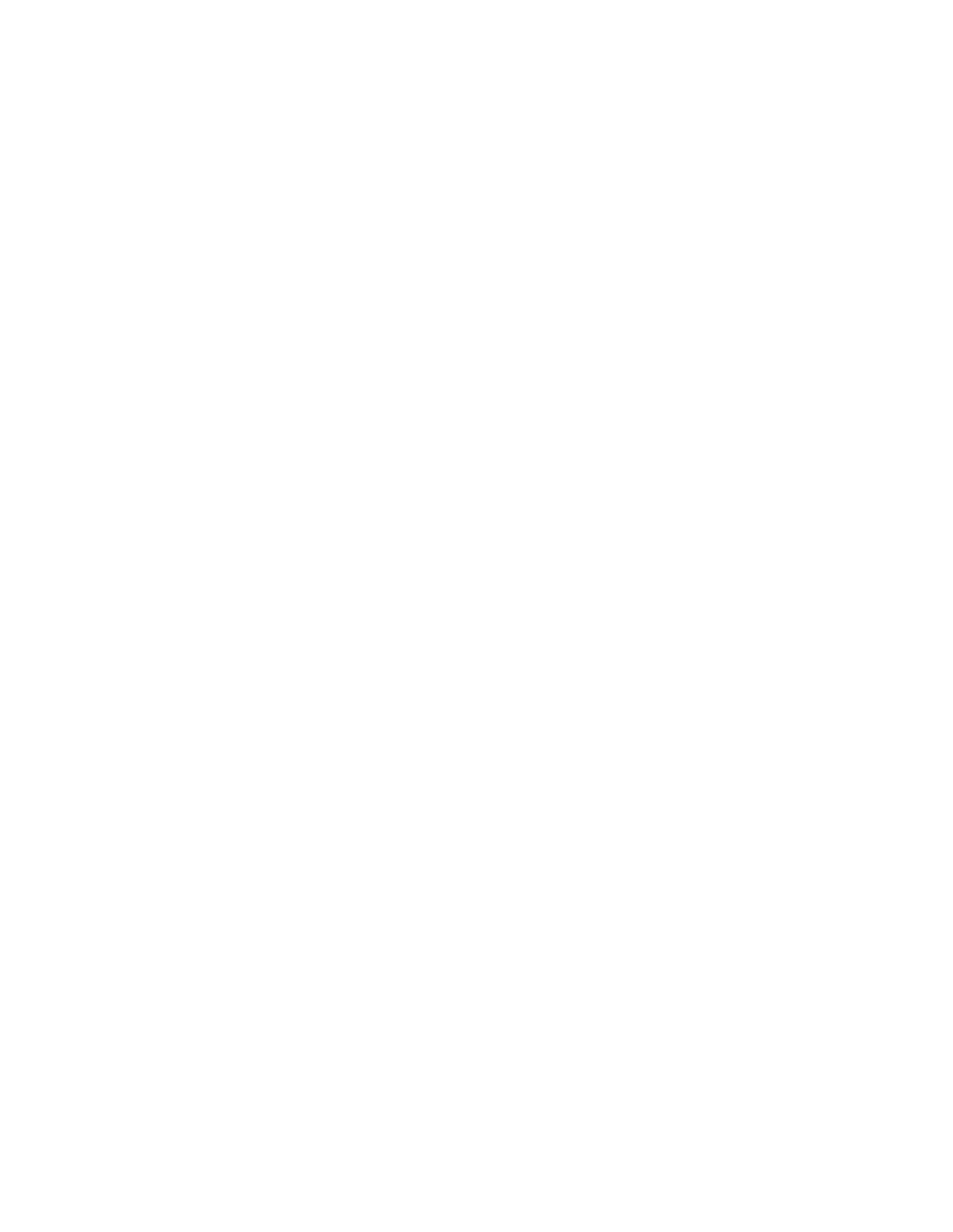# **Lesson 4: Growing in Grace and Knowledge (continued)**

#### **B. The Book of Acts (continued)**

- 2. These Apostles of Jesus were gathered together in one place in Jerusalem, just as Jesus told them. "And suddenly there came from heaven a noise like a violent rushing wind, and it filled the whole house where they were sitting. And there appeared to them tongues as of distributing themselves, and they rested on each one of them" **Acts 2:2-3.** These Apostles began speaking in other languages and working miracles.
- 3. It was these men, empowered by Jesus and the Spirit, who told the crowd about the Messiah. And when asked about how to be saved said, "Repent, and each one of you be in the name of Jesus Christ for the of your

sins; and you will receive the gift of the Holy Spirit" **Acts 2:38.**

- 4. That day, thousands of people were baptized and added to Christ's body. For the next 12 chapters in Acts, we read about people becoming Christians, growing in Christ, and forming local churches. If we want to excel in our walk with Christ, we will want to read these stories and seek to follow in the footsteps of men and women of faith in Acts.
- 5. The Lord Jesus also appeared to a man named Saul of Tarsus, who later became known as Paul. This man became an apostle of Jesus as well, but with a special mission. Ananias was sent to find and baptize Saul, because the Lord said, "Go, for he is a chosen instrument of Mine, to bear My name before the and and kings and the sons of Israel…" **Acts 9:15.** Paul went out to spread the word to the Gentile nation. Chapters 13-28 of the book of Acts show us Paul's journeys and teach us much about how the world came to know Jesus and obey Him and grow in Him, in every place and culture.
- loving relationship with the book of Acts. We learn so much about how i<br>be structured and how the church is to worship. Here are some examples: 6. Growing in your faith and being confident in your convictions will demand a steady and loving relationship with the book of Acts. We learn so much about how the church is to
	- *Appointing elders (plural) in every church* "When they had appointed <u>in every church</u>, having prayed with fasting, they commended them to the Lord in whom they had believed" **Acts 14:23.**
	- *Partaking of the Lord's Supper on Sundays* "On the <u>same day of the week</u>, when we were gathered together to break \_\_\_\_\_\_\_\_\_\_\_\_\_\_\_\_\_\_, Paul began talking to them…" **Acts 20:7.**
	- *Collecting funds to help Needy Saints* "And in the proportion that any of the disciples had means, each of them determined to send a contribution for the relief of the living in Judea" **Acts 11:29.**
- 7. The book of Acts records the beginning of the Lord's church, as well as the establishment of many local churches. These examples form a pattern for us to follow in His name today.

#### **C. The Letters to Individuals and Churches (Romans through Revelation)**

- 1. The remaining 22 New Testament letters were written by apostles and prophets to encourage Christians. Some were written to individuals, while most were written to local churches. They were intended to help Christians grow. They were written to help Christians fight error, stay ready, and grow stronger.
- 2. These letters are filled with encouragement in Christ; reminders of how blessed we are to be Christians! "Therefore, having been justified by \_\_\_\_\_\_\_\_\_\_\_, we have \_ with God through our Lord Jesus Christ, through whom also we have obtained our introduction by faith into this **in the stand** in which we stand; and we exult in hope of the glory of God" **Romans 5:1-2.** Growing in faith includes a constant remembrance and celebration of the power of Jesus in our lives. We live for Him and we live for heaven. "There is no condemnation for those who are in **Table 10 and Table 2011 Romans 8:1.**

11